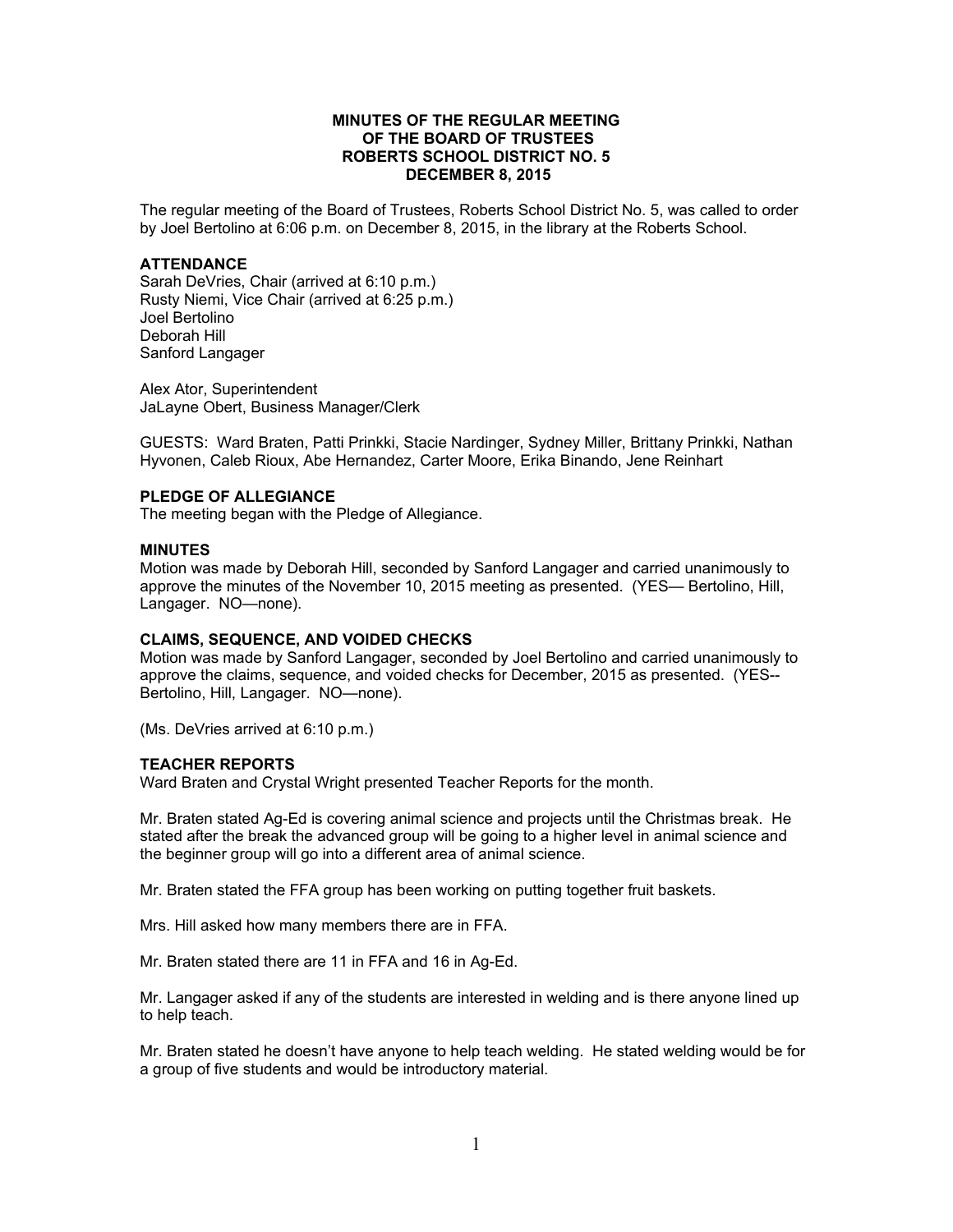Mrs. Wright stated she attended the Montana Youth Transitions Conference in Great Falls in November with Alex Dickhausen and Elijah Foss. The students reported on the workshops they attended at the conference and what impressed them the most.

Mrs. Wright stated the special education program passed the Office of Public Instruction audit and is currently trying to promote positive self-talk. She stated the caseload is currently at 14 with evaluations taking place for six more students and a pre-schooler. She stated she works closely with the AltaCare program and is very thankful for the paraprofessionals she works with.

# **SENIOR TRIP**

Mr. Ator asked that the senior trip be moved up on the agenda.

Members of the senior class presented the agenda for the senior trip to Denver, outlining venues to be visited and costs. They reported they currently have \$7687 and the trip expenses are \$6726, leaving a balance of \$961 with money put away for graduation and one more fund-raiser to be held. It was added that Bobbie Jo Martinez and Jene Reinhardt with be chaperoning the trip.

Mr. Ator stated his main concern with the planning is the comfort level of the chaperones driving a fifteen passenger van but otherwise the trip is well planned. He added a smaller van could be considered.

Motion was made by Joel Bertolino, seconded by Deborah Hill and carried unanimously to allow the senior class access to their funds for the senior trip to Denver as presented. (YES—DeVries, Niemi, Bertolino, Hill, Langager. NO—none).

## **NEW BUSINESS**

2016-2017 CALENDAR – Mr. Ator stated the draft of the 2016-2017 calendar that was approved by the staff at the PIR day is included in the agenda material. He stated this draft has PIR days on August 22-23, 2016 with school beginning on August 24, 2016 and ending on June 2, 2017.

Mr. Ator stated we need to stay productive with the four-day week and protect the instructional time. He stated his concern with this draft is it adds another two day week and three day week with the school start date on Wednesday. He added he would prefer that the start of school was on Monday but this is the draft the staff chose.

Mr. Bertolino and Mrs. Hill stated they would be to see another option but if the teachers chose this draft, they must feel they can make it work.

Motion was made by Rusty Niemi, seconded by Joel Bertolino and carried unanimously to approve the 2016-2017 calendar as presented. (YES---DeVries, Niemi, Bertolino, Hill, Langager. NO—none).

2016-2017 SCHEDULE – Mr. Ator stated he will have a draft of next year's schedule next month but he hasn't heard any concerns with this year's schedule except for the length of time for music. He added he is looking at having a math rotation that includes a business math.

OFFICE CLOSURE NOTICE – Mr. Ator stated he would like to close the office for the Christmas break but both he and Mrs. Obert are planning on working some of those days.

Motion was made by Deborah Hill, seconded by Sanford Langager and carried unanimously to close the office during the Christmas break. (YES—DeVries, Niemi, Bertolino, Hill, Langager. NO—none).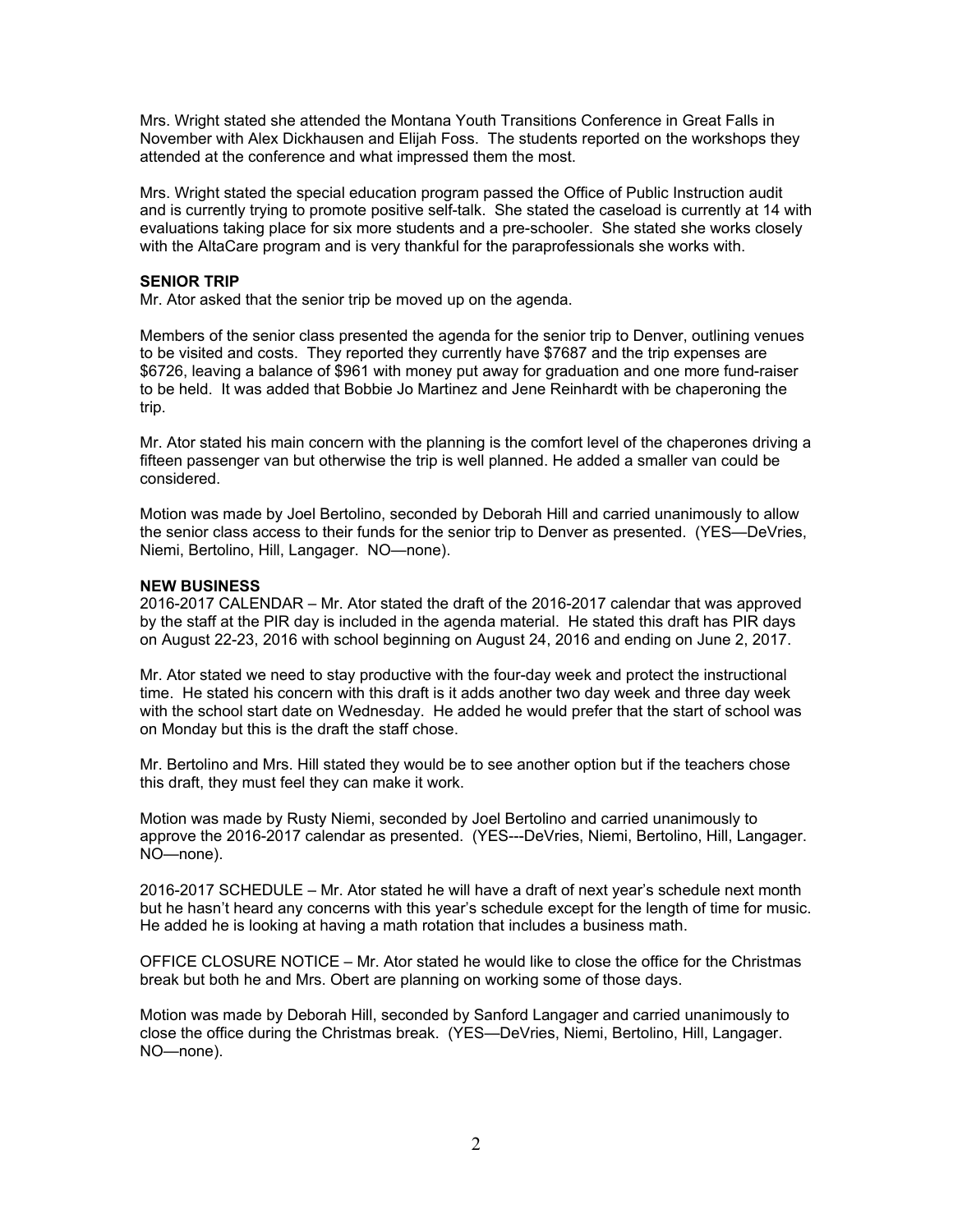RESOLUTION TO DISPOSE OF OBSOLETE PROPERTY – Mr. Ator stated approval of the resolution to dispose of obsolete property (see attached) is needed to allow for the sale of the 1994 school bus, 15 used gymnasium lights, and two used steam radiators. He stated he would like to use an open bidding process for the items.

Motion was made by Rusty Niemi, seconded by Joel Bertolino and carried unanimously to approve adoption of the resolution to dispose of obsolete property. (YES—DeVries, Niemi, Bertolino, Hill, Langager. NO—none).

## **OLD BUSINESS**

STAFF APPRECIATION EVENT – Mr. Ator stated the holiday event for the staff will be held on Thursday, December 10, at the Roberts Café.

BID FOR PLAYGROUND UPDATES—Mr. Ator stated no one is doing jobs of this nature this time of year.

POLICY UPDATES/AMENDMENTS – Mr. Ator stated Policy 1105 regarding membership of the Board of Trustees has been amended to reflect the Roberts district is a K-12 district (see attached).

Motion was made by Deborah Hill, seconded by Rusty Niemi and carried unanimously to approve the amendment to Policy 1105. (YES—Devries, Niemi, Bertolino, Hill, Langager. NO—none).

# **SUPERINTENDENT REPORT**

ACTIVITIES REPORT – Mr. Ator reported the following for activities:

- 1. High school basketball has begun. Boys will have enough players for a JV team and the girls will have six players. He added he is proud of the effort put forth from both groups.
- 2. The junior high/elementary girls' basketball team has done a great job this season.

ACADEMICS REPORT – Mr. Ator reported the following for academics:

- 1. Second half of MAPS testing will start after the end of the first semester
- 2. BPA is getting ready for regional competition in January
- 3. FFA begins district competition this week
- 4. Christmas concert will be held on December 16
- 5. Ski days will be included as part of the Friday program

BUILDING PROJECTS REPORT – Mr. Ator stated he and Rick Sederberg are both getting hours in under Dan Nardinger on operation of the boiler and once Mr. Sederberg is licensed, he can train under him.

FOUR-DAY WEEK UPDATE – Mr. Ator stated he was interviewed for an article on the four-day week that was recently published in the Billings Gazette.

SUPERINTENDENT SCHEDULE – Mr. Ator reported the following schedule items:

- 1. Special Education Co-op meeting December 8
- 2. ACE/MASS is looking at the federal reauthorization of educational funding
- 3. MHSA Annual Meeting will be held in Billings January 17-18
- 4. MTSBA training on hiring in Laurel in February

SUPERINTENDENT EVALUATION PROCESS – Ms. DeVries stated the next item of business involves an individual and called for an executive session at 8:03 p.m. stating it is her determination that the individual's rights to privacy supersede the merits of public disclosure. The meeting was returned to regular session at 9:03 p.m.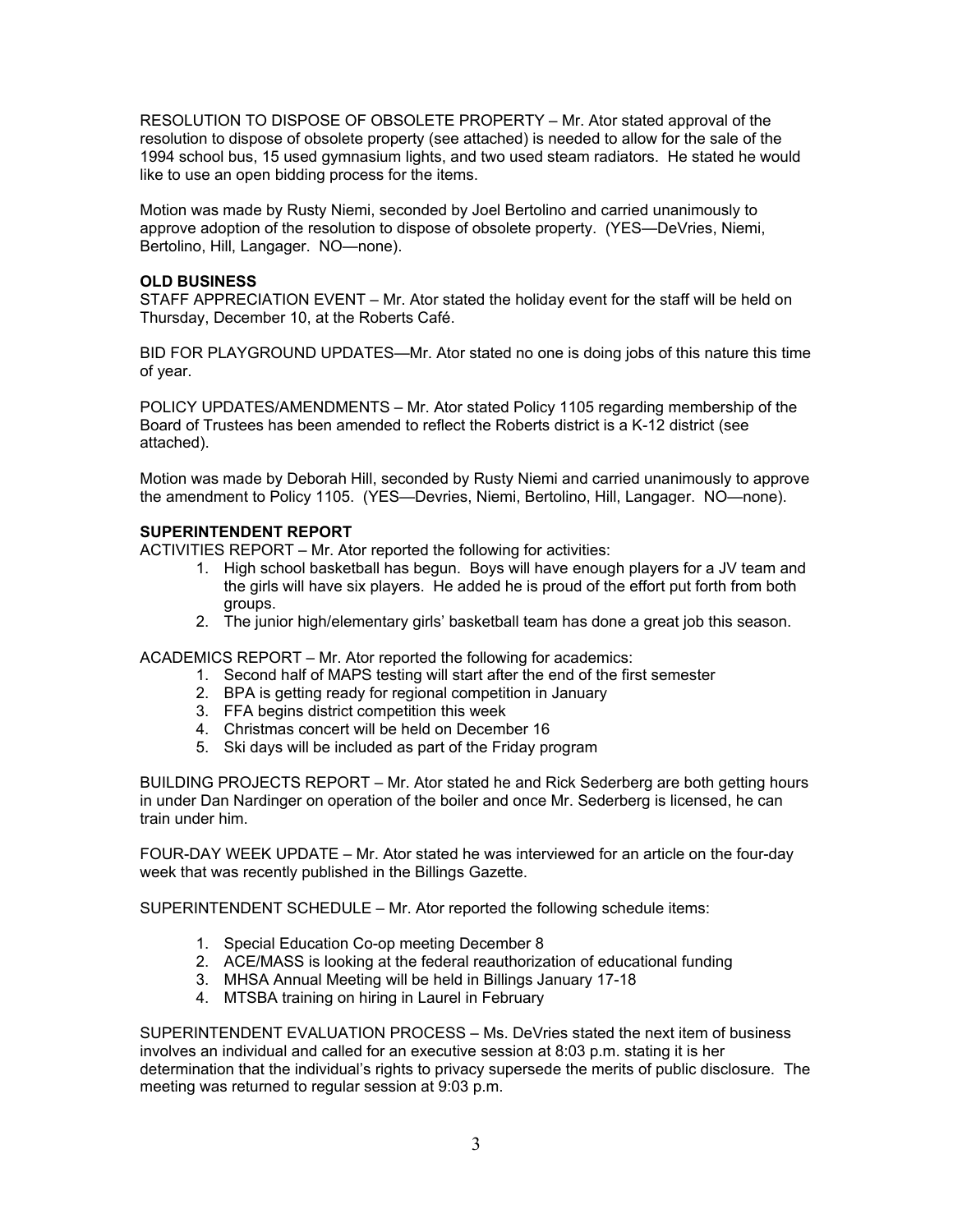# **ADJOURNMENT**

Ms. DeVries adjourned the meeting at 9:03 p.m.

Board Chair **District Clerk** 

 $\mathcal{L}_\text{max}$  , and the set of the set of the set of the set of the set of the set of the set of the set of the set of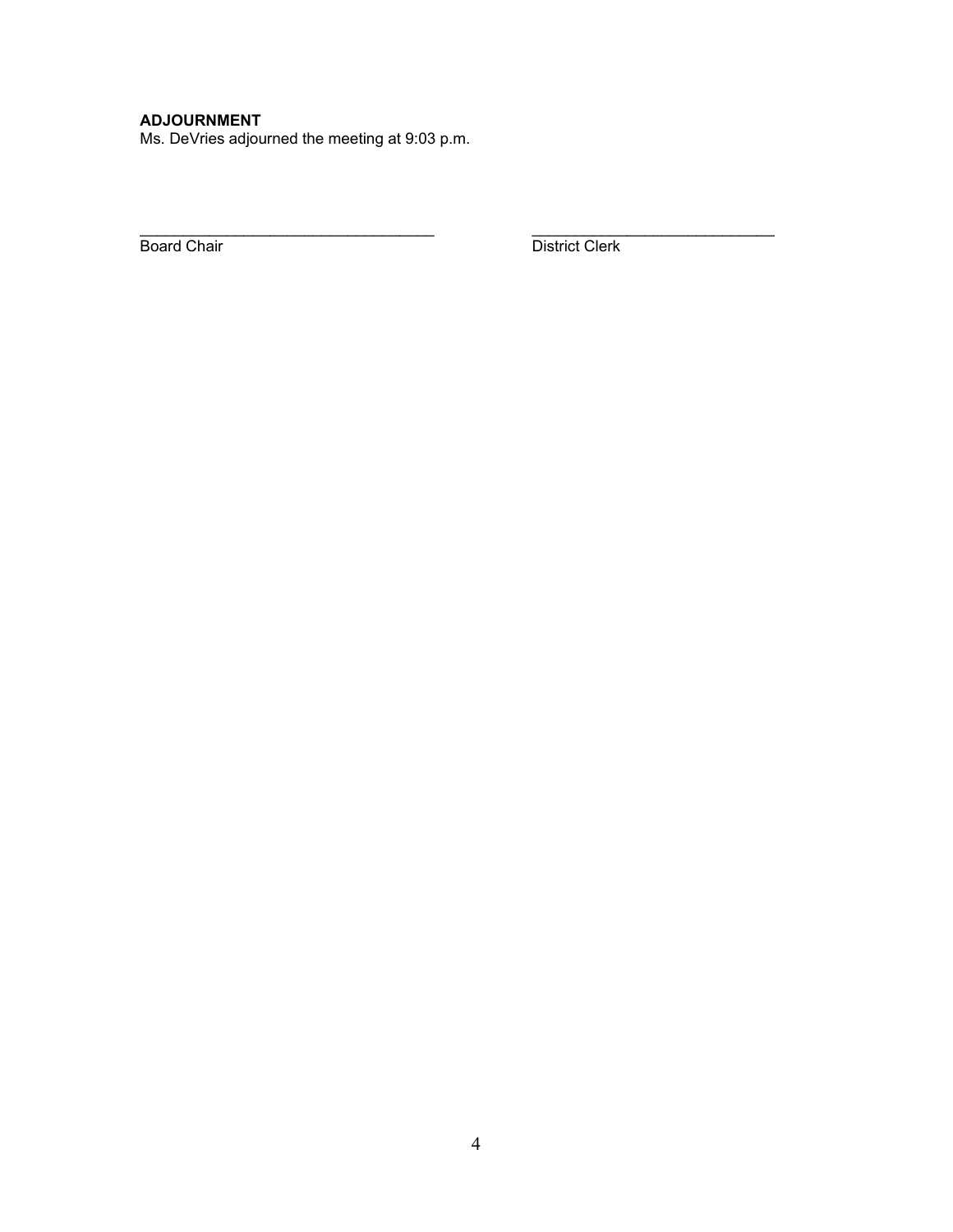# **RESOLUTION NO. 1**

# **DISPOSITION OF ABANDONED, OBSOLETE AND UNDESIRABLE PROPERTY**

A RESOLUTION TO AUTHORIZE THE BOARD OF TRUSTEES OF SCHOOL DISTRICT NO. 5, ROBERTS, MONTANA TO DISPOSE OF ABANDONED, OBSOLETE AND UNDESIRABLE PROPERTY THROUGH THE SALES OR OTHER MEANS, AS PROVIDED BY SECTION 20-6-602, MCA.

WHEREAS, it has been determined certain personal property as shown on the attached list has become abandoned, obsolete and undesirable by School District No. 5.

THEREFORE, BE IT RESOLVED, the Board of Trustees will dispose of this property through the sale or other means commencing on January 4, 2016 which will be 14 days after notice of this resolution has been made in the manner required in Section 20-20-204, MCA.

PASSED AND APPROVED BY THE BOARD OF TRUSTEES OF SCHOOL DISTRICT NO. 5 THIS 8<sup>TH</sup> DAY OF DECEMBER, 2015.

Date

Chairperson

Attest:

Clerk Date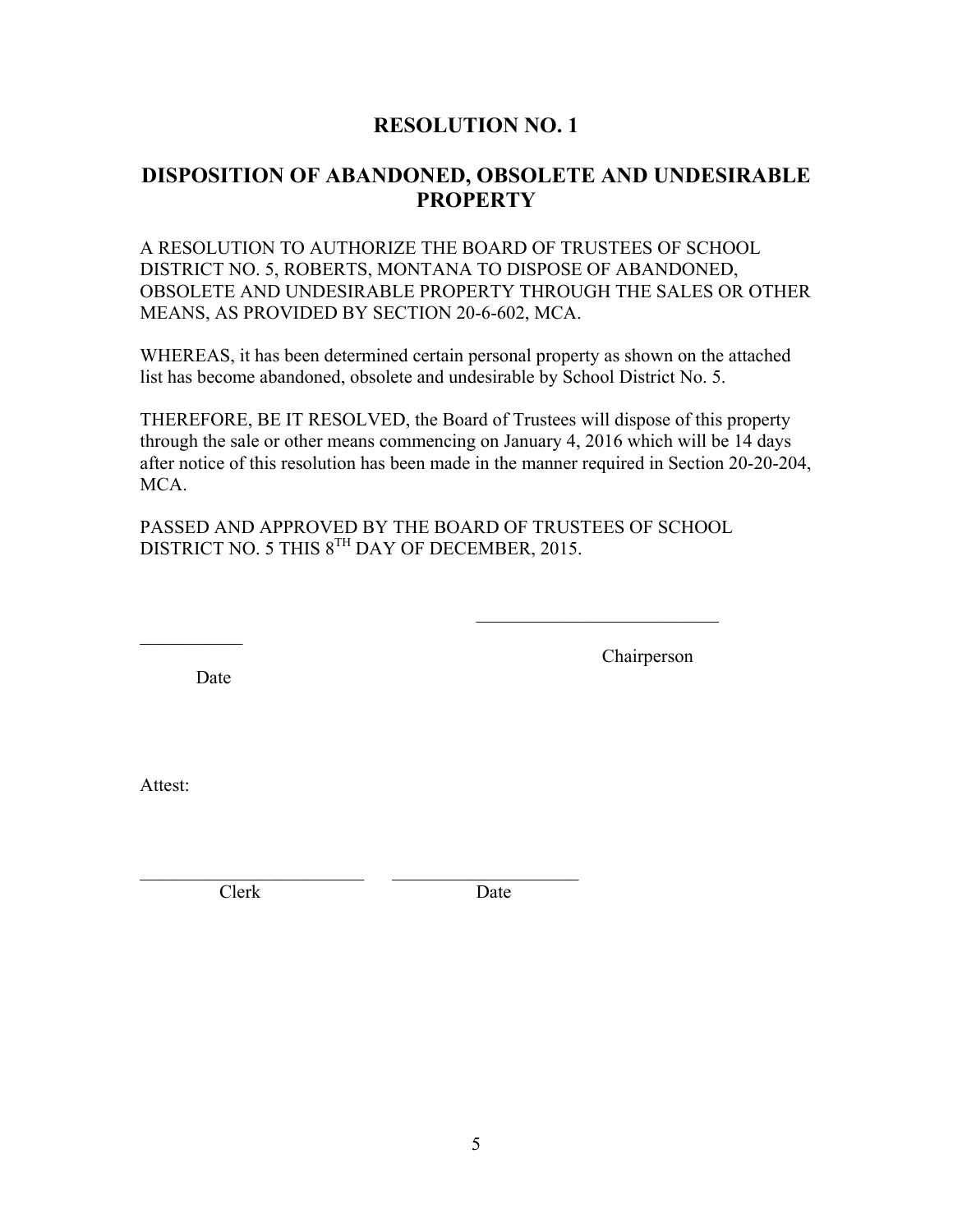# **LIST OF OBSOLETE, ABANDONED, SURPLUS PROPERTY**

# **DATE \_\_\_\_\_\_\_\_\_\_\_\_\_\_\_\_\_\_\_\_\_\_\_\_\_**

| <b>DESCRIPTION OF ITEM</b> | <b>QUANTITY</b> | <b>RESALE VALUE</b> | <b>RECOMMENDED</b><br><b>DISPOSAL</b> |
|----------------------------|-----------------|---------------------|---------------------------------------|
|                            |                 |                     |                                       |
| Used gymnasium lights      | 15              |                     |                                       |
| Lithonia Lighting Co.      |                 |                     |                                       |
| Model 526588               |                 |                     |                                       |
| <b>Used Heat Radiators</b> | $\overline{2}$  |                     |                                       |
| American Radiator Co.      |                 |                     |                                       |
| 16 bar                     |                 |                     |                                       |
| 1994 Bluebird School Bus   | $\mathbf{1}$    |                     |                                       |
| 47 rated capacity, diesel  |                 |                     |                                       |
| engine, VIN                |                 |                     |                                       |
| 1BAADCSH7RF054851          |                 |                     |                                       |
|                            |                 |                     |                                       |
|                            |                 |                     |                                       |
|                            |                 |                     |                                       |
|                            |                 |                     |                                       |
|                            |                 |                     |                                       |
|                            |                 |                     |                                       |
|                            |                 |                     |                                       |
|                            |                 |                     |                                       |
|                            |                 |                     |                                       |
|                            |                 |                     |                                       |
|                            |                 |                     |                                       |
|                            |                 |                     |                                       |
|                            |                 |                     |                                       |
|                            |                 |                     |                                       |
|                            |                 |                     |                                       |